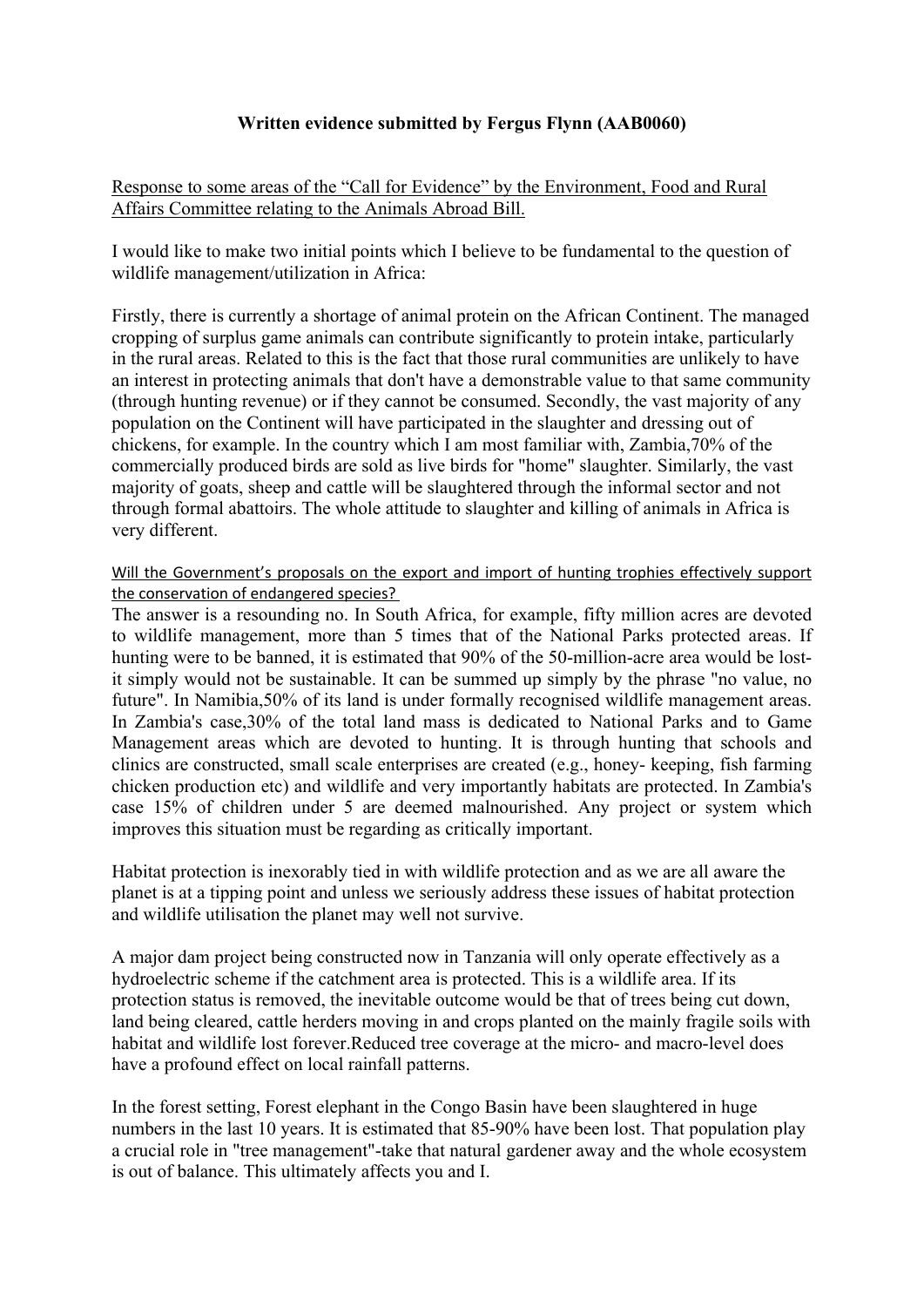2."Should there be different rules for trade in animal trophies depending on the setting in which animals are hunted"?

This is presumably in reference to so- called "canned "hunting. I believe the Government should work with big hunting organisations such as SCI which is American based. They promote ethical standards and guidelines for the whole industry. It is also worth remembering that hunting, fishing and the outdoors plays a huge role in American society.101 million Americans are estimated to participate in some form of outdoor activity. In 2016 the deer industry alone was worth \$21 billion dollars and supported directly and indirectly 305,000 jobs. 11.4 million people hunted specifically for deer. Basically, driven by hunting, the Black bear which in 1900 faced extinction, today numbers just under a million with a sustainable and controlled take-off year after year. The Rocky Mountain Elk in 1900 was estimated to be 47000, today the population stands at a million. It is Americans that largely drive the African trophy hunting industry, but that is not to say that Europe cannot contribute equally. Unfortunately, many dedicated hunters who could contribute positively to huge areas of the African countryside have opted to stop travelling because of the negative press associated with hunting as well as the very cumbersome bureaucracy associated with getting their trophies back home.

This negative press and lack of understanding of the situation on the ground is leading to a desperate situation for those who live and rely on hunting revenue in Africa. A good example is Kenya where hunting was banned in 1977.At that time the elephant population stood at 180,000 plus. Today that figure is 28000 and yet in that time not a single elephant has been legally harvested by a hunter. Similarly with lion, there has not been a single animal shot as a harvested trophy. The population has dropped by 85% since the late 1970s. Of course, population growth, habitat destruction, animal/human conflict, poaching etc have all played their part, but the truth is that hunters cannot be blamed. The perception that hunters are cold blooded killers is, for the vast majority, unfair and unjust. The power of the media combined with a strong anti-hunting lobby and a lack of understanding of the true situation has had a very negative effect on what is happening and has happened on the ground.

Probably the most contentious species is the rhino. It must be remembered that the species has faced extinction for many years. Hunting of old individuals that had passed their reproductive age went a long way towards ensuring its survival. Those protecting the species could see an economic return. They had an incentive to ensure their survival over and above a purely conservation goal. Importantly its horn can be harvested regularly and the sale of horn on a sustainable basis could ensure the survival of the species. South Africa currently has 90 tons of rhino horn in storage which is "unsaleable". The market demands 5 tons/year. That means there is 18 years of stock. The stalemate continues and meanwhile poachers and traders continue unabated with more sophisticated techniques and anti poaching gets ever more expensive. Can one realistically ask rhino breeders to continue to protect their herds with no revenue base? In general, when one looks at any huntable species, the rancher, the protector will continue to look after these animals as long as they have a value. The results are staggering. There is an excellent example to be found in Mozambique, where in 1996 a group of hunters went about conserving an area. At that time there were 44 Sable antelope and 200 buffalo to mention but two species. Today there are over 2000 Sable and 10000 buffalo all due to hunting revenue. There has also been significant investment into the local community in terms of health services, schools and protection of habitat. They have introduced lion back into the area and they are thriving and multiplying. One day they will harvest maybe 1% of that population. Is it fair to deny a hunter the right to harvest an old